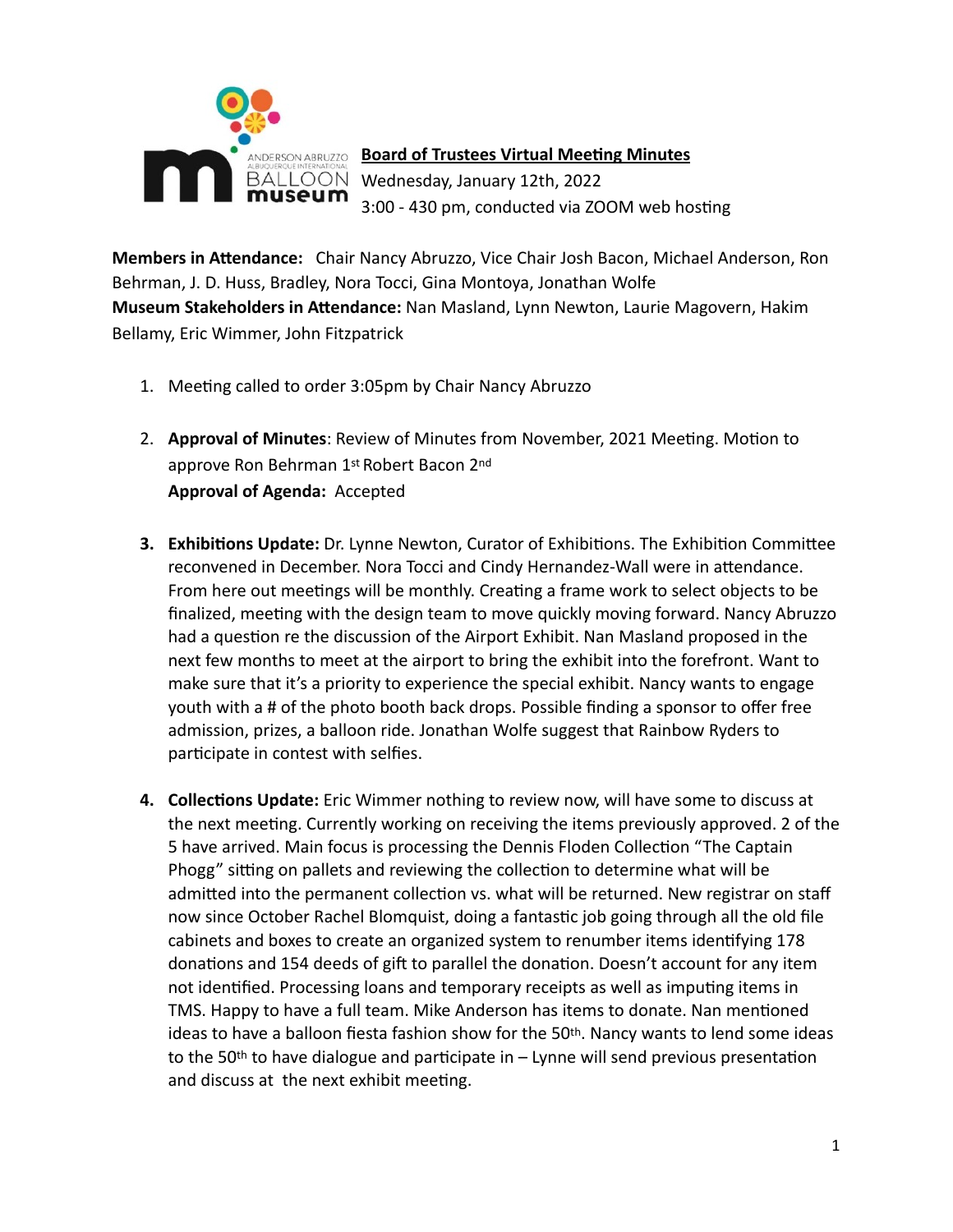**5. Legislative Update:** Laurie Magovern shares ways to get involved in the coming months and thank you for helping and participating in the end of year event. Presentation on how to participate. Official ask for 2022 Capital Outlay working with Jeremy Rutherford, Lobbyist. Nan and Sam Kennedy on the team to craft the ask of LCS Project ID 1767 \$300k. to plan, design, construct, purchase, furnish, equip, and install new exhibits including the Fiesta  $50<sup>th</sup>$ , an outdoor youth exhibit, update old exhibits, collections storage upgrades and to offset rising construction costs. Sending out an email with a draft letter and a list of NM legislators. Free to work with the letter to add personality but not change the ask. Use the letter as a reference as a phone script. In this 30-day session the best time to reach the legislators is the first 10 days the 17 to the 27 of January. No in person visits for the BM Team. Other foundation projects Event fundraiser February 12th and 13th

7am to 10 am to coincide with the AAAA F&L Rally. With an evening glow and cocktail party Saturday February 12th similar to the past sweet beginnings. Tickets on sale to public. Mark your calendars for April 30th 2022 Balloon Museum Gala that replaces the Chic - i - Boom Ball. The Forever Tile Program is kicking off again with 7 new tiles. The tiles are \$1000. Next time in person Board Member Badges are ready. Nancy chimed in on the importance of personal effort to contact the legislators.

- **6. Personnel:** Nan Masland Introduced Hakim Bellamy Deputy Director of Arts and Cultural Dept. and prior to Nan, Mr. Bellamy was acting Balloon Museum Manager to steer the ship. Hakim announces his decision to leave his position with the city of Albuquerque and expressed his desire to spend more time with family after the loss of his father in 2019. Nan discussed filling Linda Hubley's operations and events manager position after two postings reassessing position and reposting.
- **7. Museum Facility:** Nan Masland discussed the going out for pre-bid on roof to finish prior to Fiesta with panels and flat roof. Mike Anderson asked if the color will change – no the original copper look will be reused as the original architect impression color palletalucabond panels. Mike reminded the board that when the building was built it won many awards. Nan mentioned the theater had a broken bulb in the projector prepandemic. Wanting to brainstorm ideas on how to reintegrate it with a new revision. Proposed meeting in person to discuss what to do in the future with the theater. Possibly get Netflix or another film company to donate a new type of theater. Entry reimagination – various architects renderings submitted. Nancy, Peter Cuneo, Shelle Sanchez and DMD met to discuss how to rework the entry and improve the visitor experience. Have a shade structure, possible removing the ticket booth? Have a visitor desk inside the museum. Create a sculpture garden? Give large groups a place to dwell outside.
- **8. Board Initiatives:** Legislative ASK Nancy recommended that the board BCC Laurie on any asks with instructions in the packet when sent, Goals for 2022 -